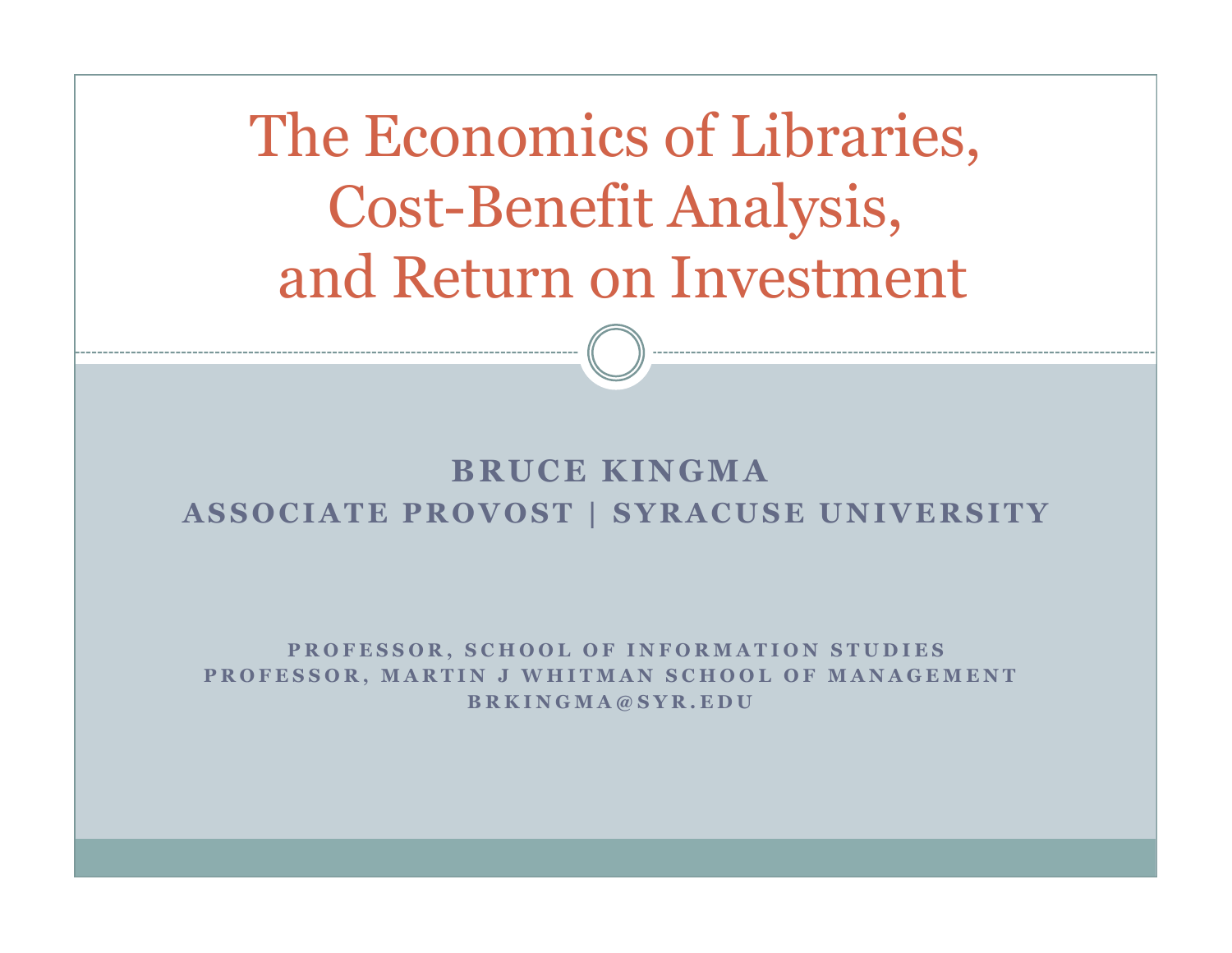# The Economics of Higher Education

- Schools, colleges & departments provide *private* goods & services
	- Courses are exchanged for tuition
	- o Research is provided for research funding
	- $\circ$  The value to an individual or organization determines whether payment is made for the service

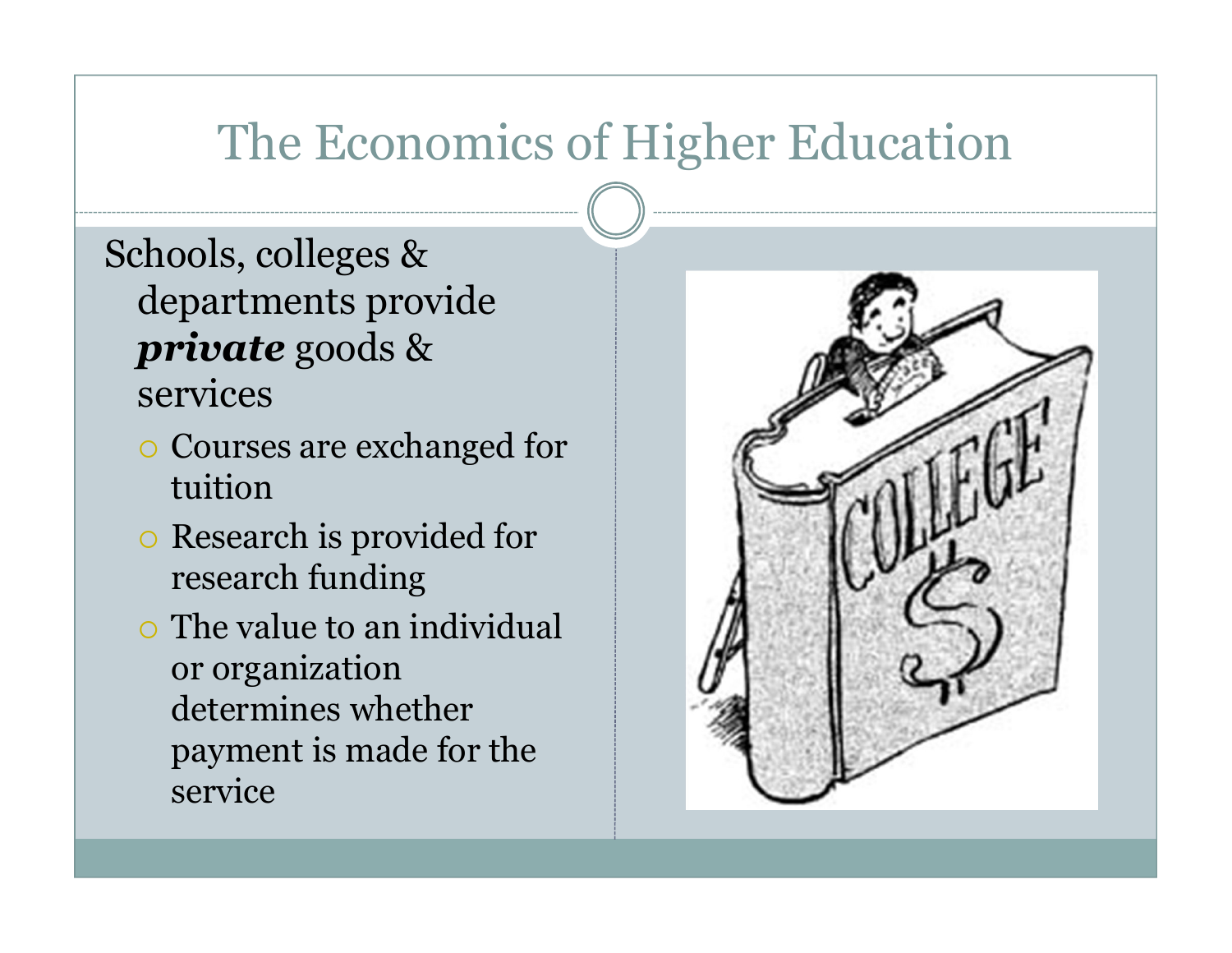## The Economics of Higher Education

### Academic libraries provide *public* goods & services

- Print and online resources are shared by all patrons, typically without the exchange of payment
- o The collective value of all users must be estimated to determine if the subscription or license should be purchased

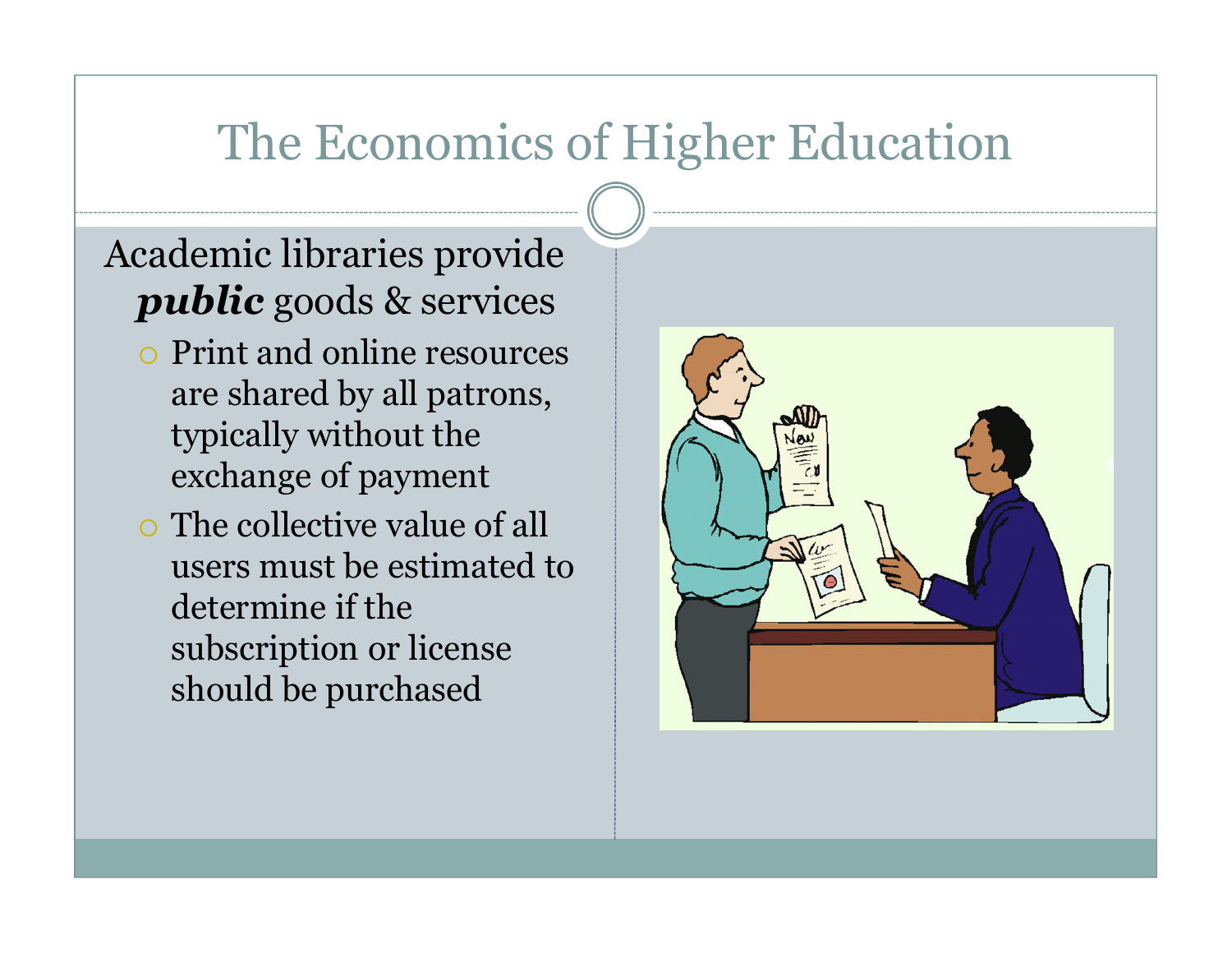## Economic Analysis

### **Types of Analysis**

#### **Return on Investment**

- Cost effectiveness
- Cost efficiency
- Cost benefit
	- o Return on Investment
- Estimate the value
- Estimate the cost
- Value / Cost
- Corporate & public libraries
	- \$4.00 value/\$1.00 cost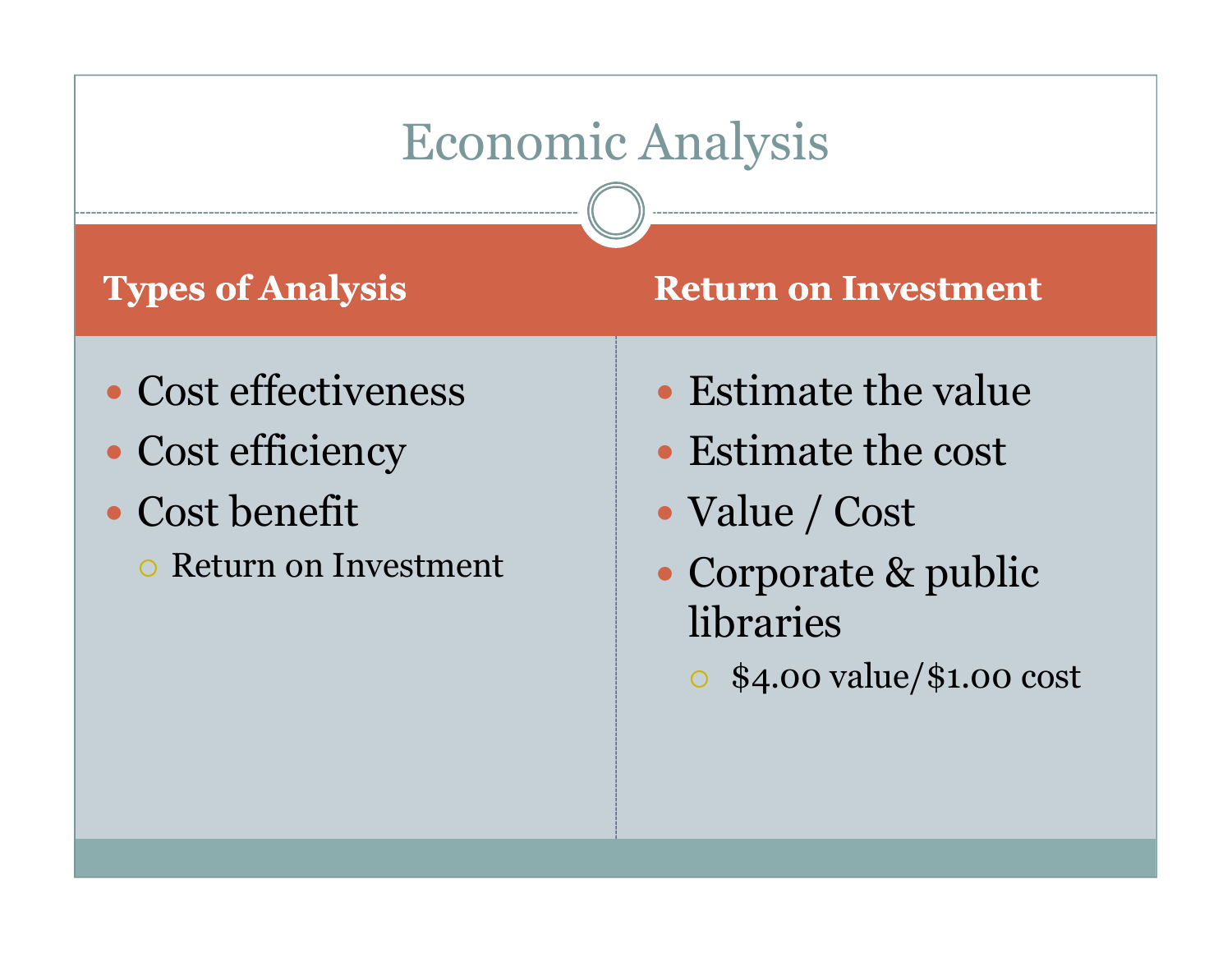# What is Value?

Economic (private)

What is the value to an individual to use the library resources?

Social (public)

 $\circ$  What is the value to the institution of the library?

- Environmental (externality)
	- $\circ$  What is the value of the environmental savings of library provision of resources?
	- $\circ$  Have libraries gone green without knowing it?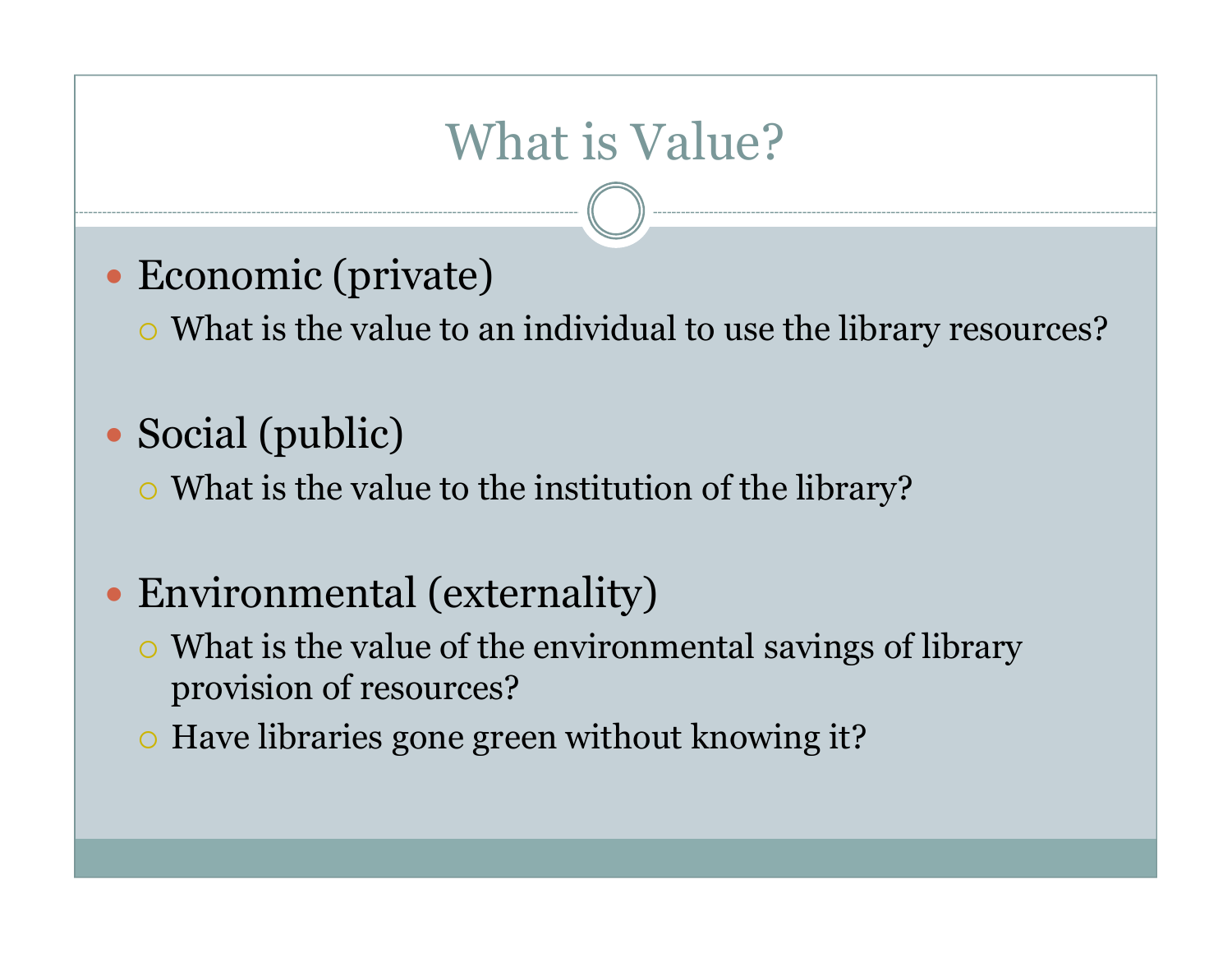What are the methods used to estimate value?(when goods and services are not purchased)

- Size and assessed value
	- Collection size, assessed value of special collections
- Use, turnstile, downloads, and readership
	- $\circ$  Time spent using resources is a signal of value
	- $\circ$  What is the extra time it takes to get a resource from another source?
- Contingent valuation
	- $\circ$  Survey of willingness to pay for a service